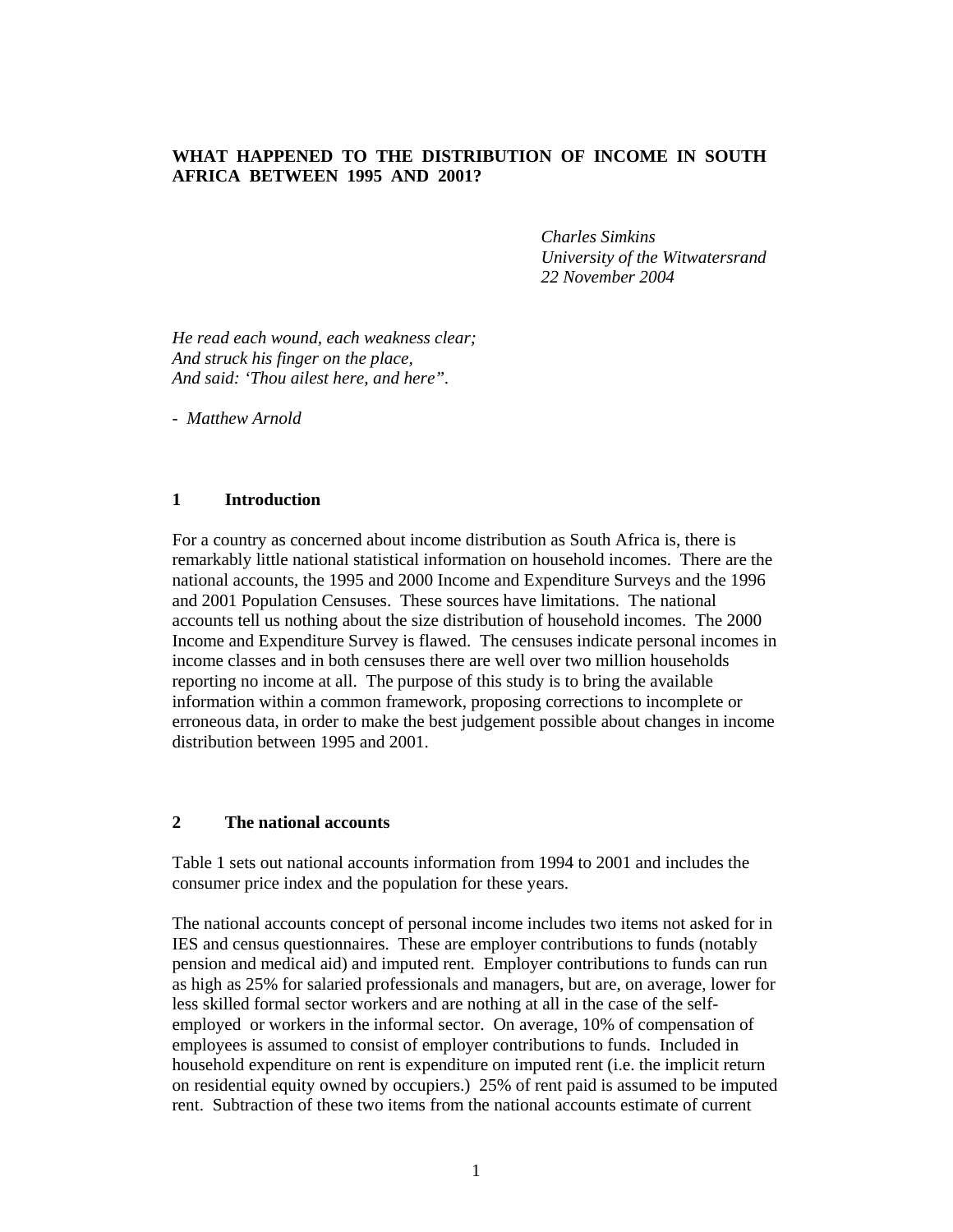income of households yields 'current comparable income', the comparability being with the IES and censuses. Between 1995 and 2000, current comparable income of households rose by 62.5%. The average real annual rate of growth was 3.3%, while the annual population growth rate was 2.0%, implying a growth of real comparable household income per capita of 1.3%.

## **3 The income and expenditure surveys**

Both income and expenditure surveys had to be re-weighted to recent Statistics South Africa estimates of the population at the time of the surveys. The adjustment was carried out by population group and province. Estimates of population group and provincial totals were obtained using the weights of the original surveys. Population group and provincial multipliers were then applied to the original weights in order to produce the desired new population group and provincial totals, using a method known variously as raking, or the RAS method, or bi-proportional matrices. The age and gender distributions from the surveys were taken simply as they emerged from this process; no further attempt was made to adjust them, even though they deviated somewhat from the age and gender distribution in Statistics South Africa's cohortcomponent model.

# **3.1 The 1995 IES**

Aggregate household income by population group using the new weights was estimated to be:

|              | R billion | Share  |
|--------------|-----------|--------|
| Africans     | 127.09    | 42.0%  |
| Coloureds    | 22.35     | 7.4%   |
| Asians       | 15.40     | 5.1%   |
| Whites       | 137.53    | 45.5%  |
| <b>TOTAL</b> | 302.37    | 100.0% |

Of this total R7.30 billion is for alimony and inter-household transfers which cancel out in the national accounts, leaving R 295.07 billion. The IES estimates are for the year ended October 1995 and so should be compared with R 355.92 billion from the national accounts (comparable household income), implying an 82.9% coverage rate.

Three Gini coefficients are calculated from the data. The difference lies between the recipient units. The first coefficient is the most widely used and refers to households. The second coefficient refers to adult equivalents on the OECD scale, counting 1.0 for the first adult, 0.7 each for the second and subsequent adults and 0.5 for each child under 15. The third coefficient also refers to adult equivalents on what is variously known as the modified OECD or EU scale counting 1.0 for the first adult, 0.5 for the second and subsequent adults and 0.3 for children under 15.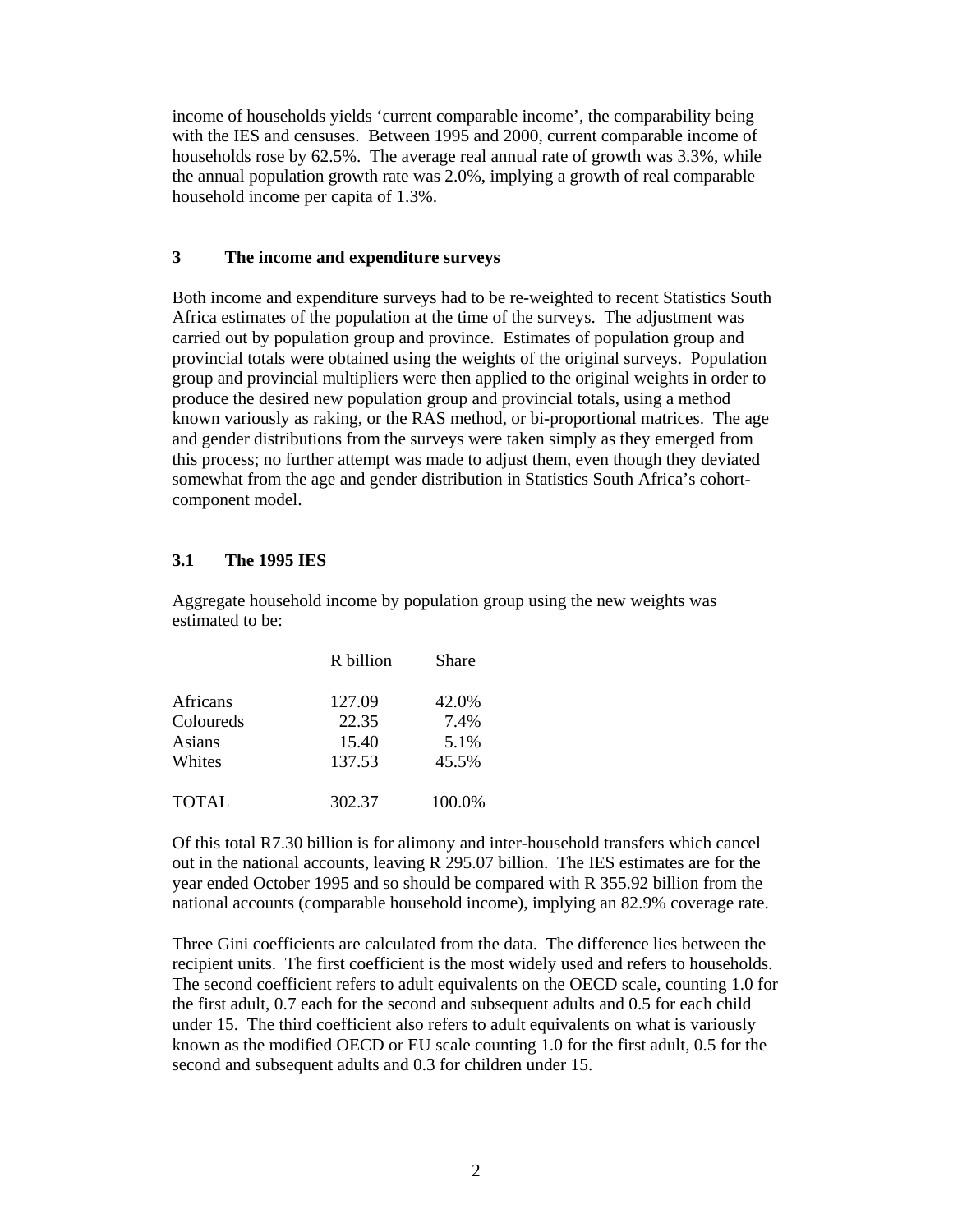|                       | Gini  |
|-----------------------|-------|
| Households            | 0.608 |
| OECD adult equivalent | 0.642 |
| EU adult equivalent   | 0.633 |

## **3.2 The 2000 IES**

Within a short time of its release, it has been clear that a considerable number of observations in the 2000 IES are seriously inaccurate and/or incomplete. It is therefore necessary to remove the worst observations from the data and to reweight the remaining observations.

Ingrid Woolard has categorized observations which are both in the 2000 IES and the Labour Force Survey (LFS 4) to which they were matched. She has regressed the natural logarithm of per capita expenditure and per capita income on the following dependent variables:

- Population group
- Province
- Urban/rural dummy
- The number of adult wage earners divided by the number of adults
- Average adult income from wages
- The number of old age pensioners
- The number of disability grants in the household
- The gender of the household head
- Average educational attainment

The adjusted  $\mathbb{R}^2$  for the expenditure equation was 0.548 and for the income equation 0.546. All variables except the disability grant were significant at 5%.

From these regressions, predicted values of the logarithms of per capita expenditure and per capita income were obtained. The standard deviations of the residuals were found to be 0.86 and 0.90 respectively. All records where the reported values were more than two standard deviations from their expected values were identified as outliers.

A sets of flags were created for potentially dirty data. These were assigned as follows:

*flag*=1 if household income *and* expenditure are outliers and income and expenditure differ by more than one-third;

*flag*=2 if household expenditure is an outlier and income and expenditure differ by more than one-third;

*flag*=3 if household expenditure is an outlier and income and expenditure differ by more than one-third;

*flag*=4 if neither household income nor household expenditure is an outlier but income and expenditure differ by more than one-third;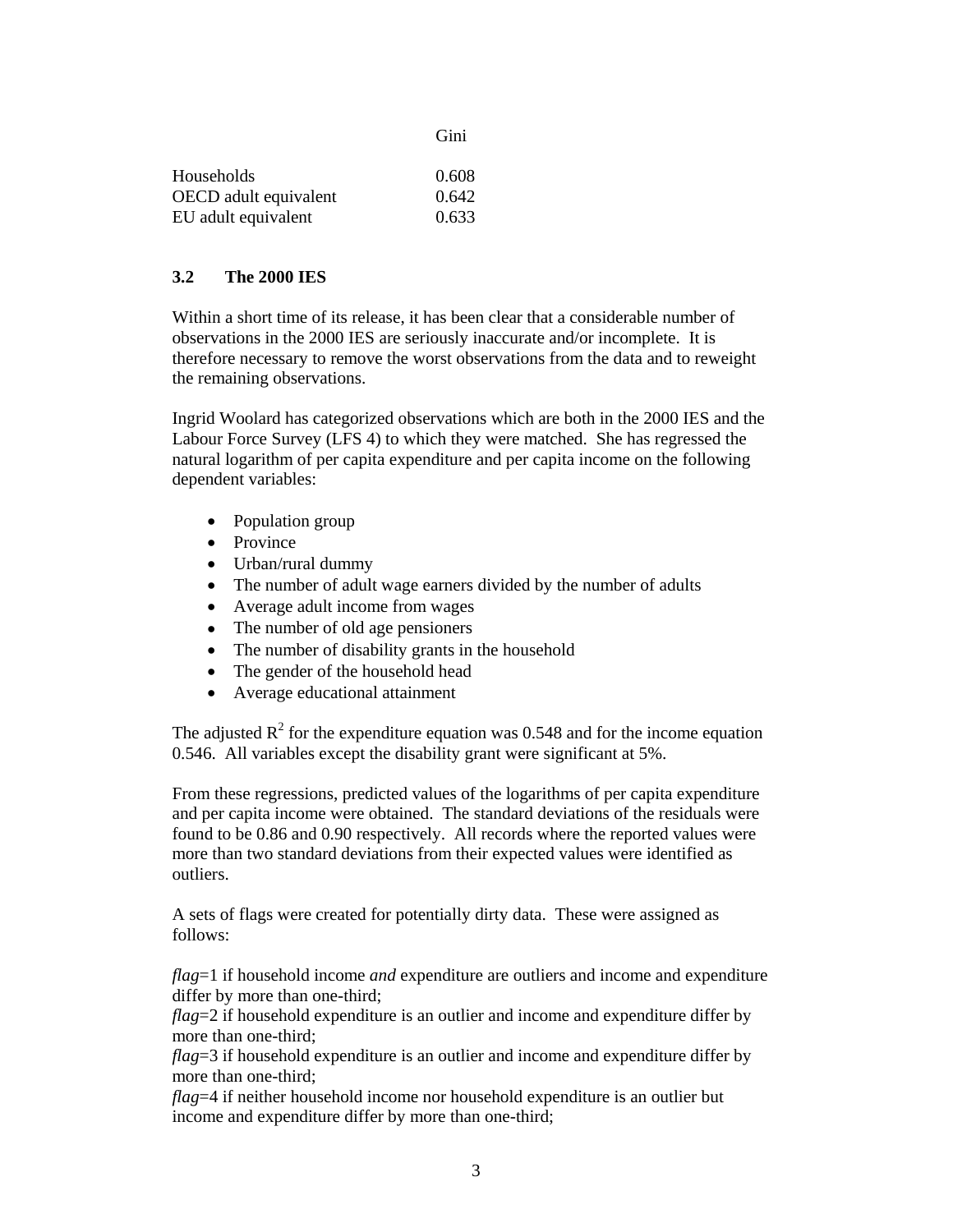*flag*=5 if household expenditure is an outlier but household income and expenditure are within one-third of each other;

*flag*=6 if household income is an outlier but household income and expenditure are within one-third of each other;

*flag*=7 if household income *and* expenditure are outliers but household income and expenditure are within one-third of each other.

Flag | Freq. Percent Cum. ----------------------------+----------------------------------- OK | 21,101 80.52 80.52 X&Y outliers&mismatch | 109 0.42 80.94 X is outliers&mismatch | 229 0.87 81.81 Y is outliers&mismatch | 336 1.28 83.09 not outliers but mismatch | 3,954 15.09 98.18 X is outlier but X&Y match | 97 0.37 98.55

Y is outlier but X&Y match | 38 0.15 98.69 X&Y both outliers but match  $\vert$  342 1.31 100.00 ----------------------------+-----------------------------------

The following table sets out the distribution of flag values across households.

Households with values of the flag between 1 and 3 (i.e. one or both of the values of income and expenditure an outlier and a mismatch) were dropped from the analysis.

Total | 26,206 100.00

Table 2 sets out a comparison of aggregate incomes by income type between the 1995 and the 2000 IESs. The first point to note is that aggregate measured comparable income rose from R 295.07 in 1995 to R 396.01 billion in 2000, an increase of 34.2%. compared with 62.5% given by the national accounts. Property incomes were reporting as actually falling between 1995 and 2000 and it is apparent that they were very poorly measured in the latter year. Accordingly, upwards adjustments were made to the two main property items: profit from own business and private pensions. The aim was to increase the aggregate income from these two sources to 62.5% above their 1996 levels. This was done using a three-stage procedure:

- Logit regressions were run on the 1995 IES to determine the expected probability that individuals received profits or private pensions. In the case of profits, the independent variables were population group, gender, five year age groups (from 15-19 to 60-64), and whether earnings were received, for the three minority groups (Africans needed no adjustments at this level in 2000). In the case of pensions, the independent variables were population group, gender, age group (from 50-54 up) and whether a state old age pension was received.
- These regressions were then used to predict probabilities of receipt in the 2000 sample on the basis of the relevant characteristics. The expected number of receipts was compared with the actual number of receipts. This created the basis for an adjustment in the probability of receipt among people who reported no receipt and who lived in households where reported income was less than reported expenditure. Allocation of random numbers completed the process of assigning profit or private pension receipts to eligible people who had recorded no such receipt.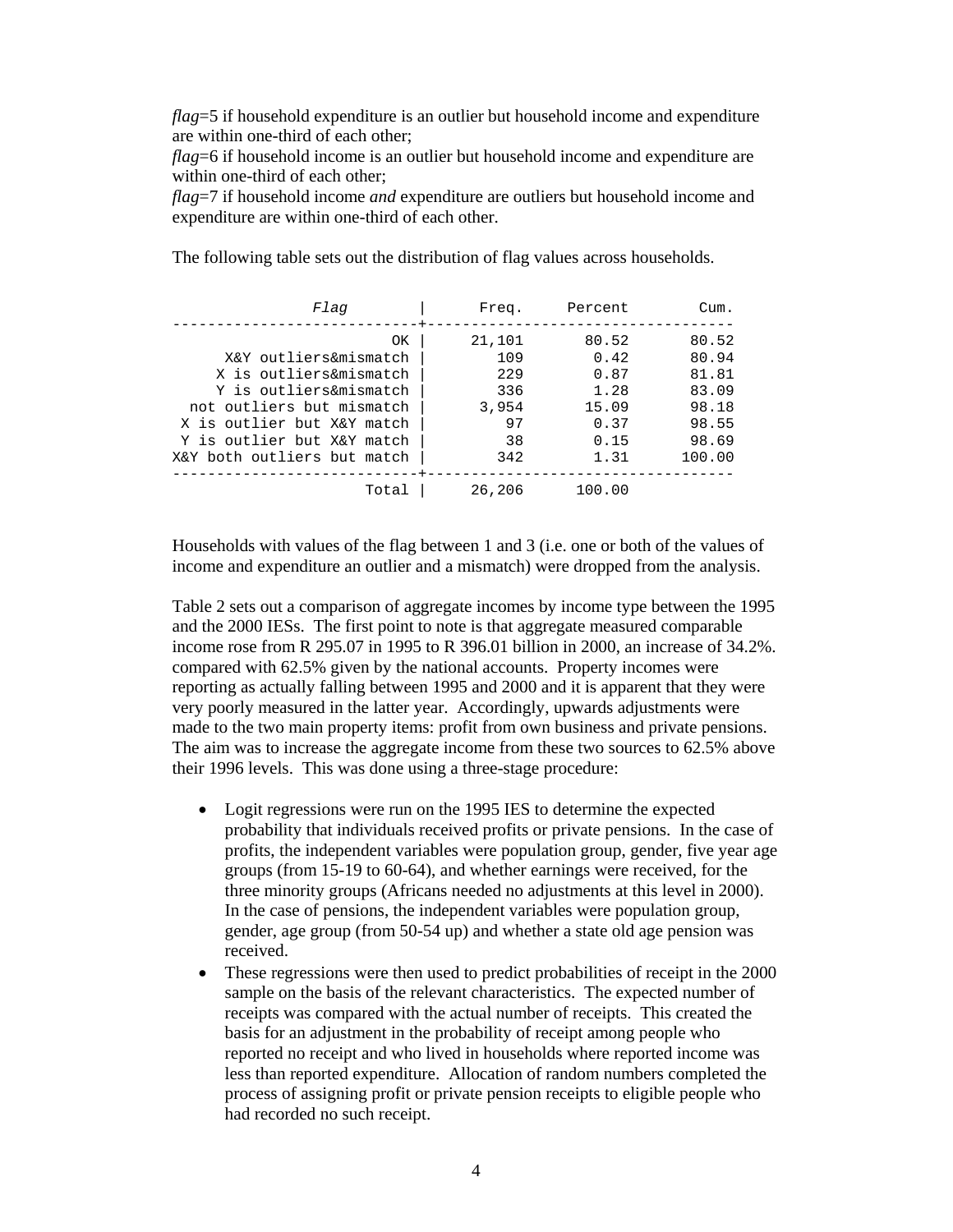• The amount of assigned receipts was determined by regression predictions of amounts among people who reported receipt of profits or private pensions in the 2000 IES. The amount assigned was the predicted value plus a random value selected from a z-distribution multiplied by the standard error of forecast.

Once these procedures had been completed, all property incomes were inflated by a factor sufficient to yield the desired final estimate by population group. For Coloureds, Asians and Whites this was the population group share in 1995, multiplied by the share of the group population in total population in 2000 and divided bythe share of the group population in total population in 1995.

This yields an aggregate household income of R 456.65 (excluding alimony and family allowances). A further upward adjustment of incomes by 5.95% brings the total up to the R483.82 billion necessary to reproduce the 1995 coverage rate.

On this basis, the estimate of aggregate income (including alimony and family allowances) by population group in 2000 becomes:

|              | R billion | <b>Shares</b> |
|--------------|-----------|---------------|
| Africans     | 200.19    | 40.0%         |
| Coloureds    | 43.33     | 8.7%          |
| Asians       | 26.52     | 5.3%          |
| Whites       | 229.87    | 46.0%         |
| <b>TOTAL</b> | 499.91    | 100.0%        |

Coloureds, Asians and Whites gained income share between 1995 and 2000 and Africans lost share. The explanation for the adverse trend for Africans must be sought in deteriorating conditions in the lower end of the labour market.

The Gini coefficients, which are:

|                              | Gini   |
|------------------------------|--------|
| Households                   | 0.669  |
| <b>OECD</b> adult equivalent | 0.681  |
| EU adult equivalent          | 0.677. |

These are all considerably higher than the 1995 coefficients, indicating a sizeable increase in inequality between 1995 and 2000. Ignoring current transfers from businesses and transfers from the rest of the world, the proportion of household comparable income deriving from property rose from 27.3% in 1995 to 30.4% in 2000. The proportions of compensation of employees and state transfers dropped accordingly.

The Lorenz curves for the distribution of incomes in 1995 and 2000 appear as Figures 1 and 2.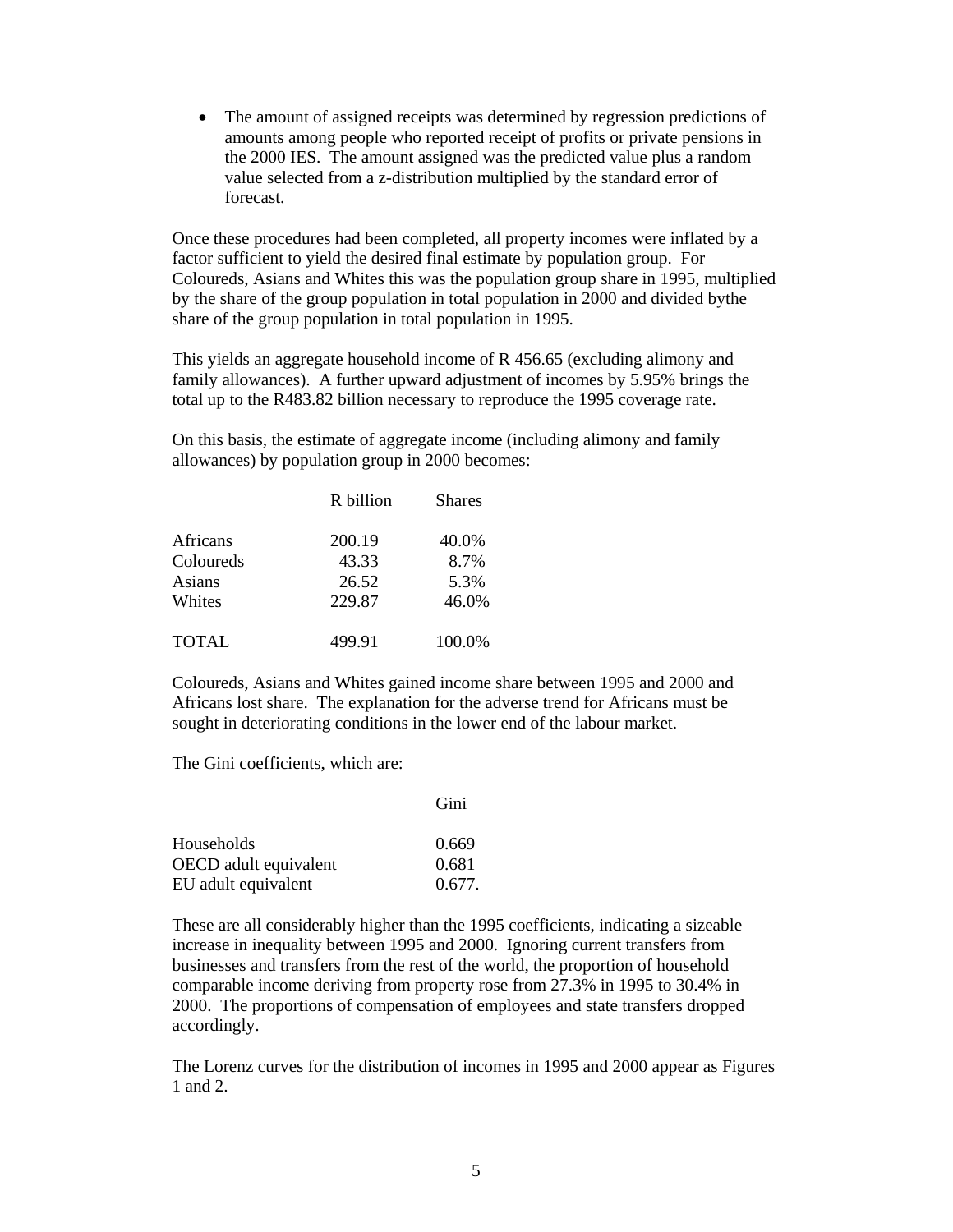# **3.3 A comparison of poverty measures between 1995 and 2000**

The starting point for the poverty line is a household income of R 800 per month or R 9 600 per year. This is adjusted by the CPI and household size (the average household size dropped considerably between 1995 and 2000) to give a poverty line of R 7 898 in 1995. Average adult equivalents per household are calculated for the OECD and EU adult equivalent scales and the poverty lines per adult equivalent are calculated in Table 3.

Four poverty measures are calculated in each case. They are:

- The headcount ratio (Foster-Greer-Thorbecke measure 0)
- The poverty gap ratio (Foster-Greer-Thorbecke measure 1)
- The Foster-Greer-Thorbecke measure 2
- The Sen poverty index.

The results are set out in Table 4.

Again the results are unambiguous. On all the poverty measures, poverty increased between 1995 and 2000 against a constant real poverty line per person.

Provincial poverty headcount ratios are calculated for household income and are reported in Table 5. They are generally what one would expect with the Eastern Cape and Limpopo reporting the highest ratios and Gauteng and Western Cape reporting the lowest values. The standard errors on some of the estimates are quite high. In five of the nine provinces, we can be reasonably sure that the headcount ratio rose between 1995 and 2000. In three others, the probable movement is downwards. In one province no clear movement can be discerned.

## **4 The population censuses**

Income information was not complete in either the 1996 or the 2001 censuses. In the 1996 census there was no imputation of income. Of 9 062 348 households, 1 141 665 (12.6%) were returned as having no income and another 1 070 289 (11.8%) were returned as having missing incomes for one or more members. There was imputation of income in the 2001 census. Nonetheless, 2 732 107 (23.2%) of 11 770 270 households were returned as having no income. Clearly imputation/further imputation of income is needed in both censuses. This imputation was carried out on the 10% samples of each census.

Since income data in the population censuses are grouped into categories, the Gini coefficient and the poverty coefficients were calculated using the World Bank's POVCAL program for grouped data.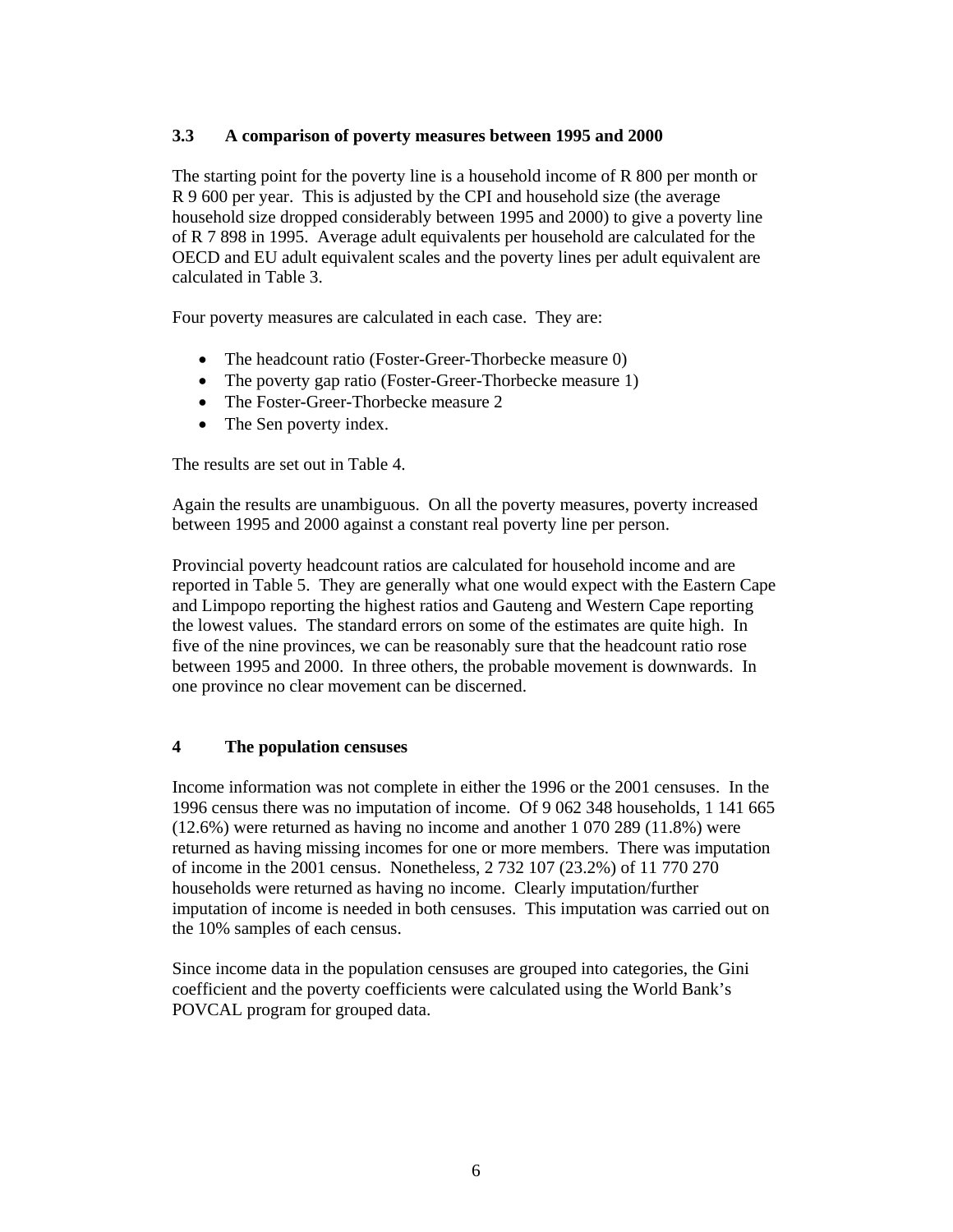# **4.1 The 1996 population census**

For the calculation of aggregate household income, mean income per income class was always taken to be:

- Two-thirds of the upper limit of the first non-zero income category
- The mean of the lower and upper limits of all other categories except the top (open) category
- Double the lower limit of the top category.

The estimate of aggregate household income as presented in the 10% sample was R 272.8 billion, well short of the R302.4 billion measured a year before in the 1995 IES. The imputation proceeded in the following stages:

- Imputation of old age pension income, when people of pensionable age (men 65 and over, women 60 and over) live in households with zero reported income. The imputed incomes were distributed according to the reported incomes of people of pensionable age in the same population group, with the same gender and education.
- Imputation of incomes for the employed in households with no income for men between 15 and 64 and women between 15 and 59. The imputed incomes were distributed according to the reported incomes of people in the population group, with the same gender and in the same age group and educational group.
- Imputation of incomes for the ill/disabled in households with no income.
- Imputation of incomes for the unemployed and the people who could not find work in households with no income.
- Imputation of incomes for scholars and students, home-makers, pensioners and those choosing not to work in households with no income.
- Imputation of incomes to the last remaining people in households with no income.

These procedures may often have assigned more than one income to households which had no income before imputation, so that all but the lowest imputed income in each such household was culled from the data set. This puts imputation on the most conservative possible footing.

After the imputation, aggregate household income becomes:

|              | R billion | Share |
|--------------|-----------|-------|
| African      | 147.02    | 43.6% |
| Coloured     | 26.29     | 7.8%  |
| Asian        | 14.63     | 4.3%  |
| White        | 149.54    | 44.3% |
| <b>TOTAL</b> | 337.48    |       |

This aggregate is 11.6% up on the 1995 IES estimate a year earlier, and compares well with the 12.5% increase in comparable current income from the national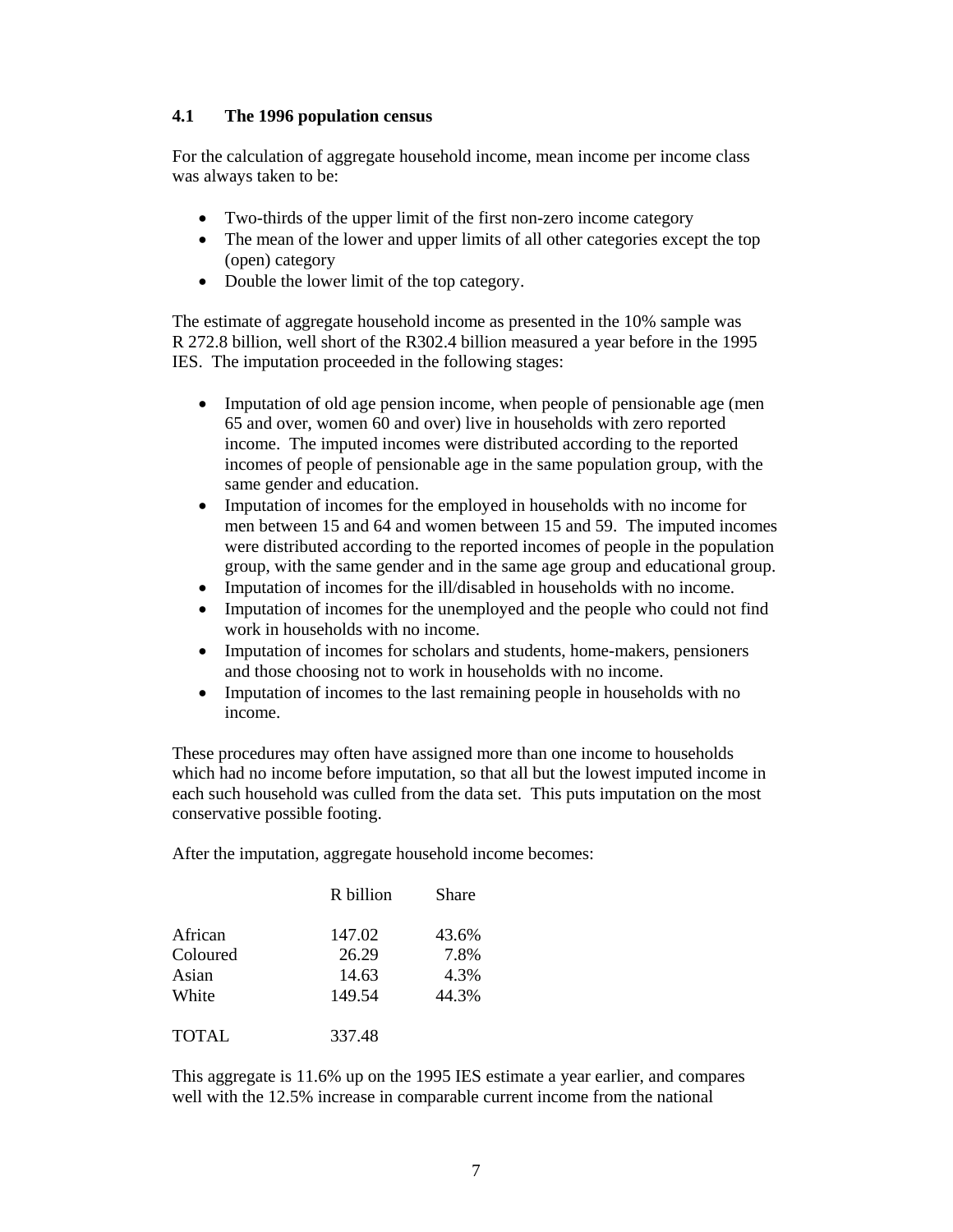accounts. The shares by population group are close as well. However, there are some important differences:

- The mean household size in the 1996 10% sample was 3.76 compared with 4.40 in the 1995 IES.
- The Gini coefficient in the 1996 10% sample as amended was 0.660, compared with 0.608 in the 1995 IES.
- The poverty line was set at R 7 240 per annum for a household in the 1996 census. This is derived from the 2000 poverty line, with adjustments for the CPI and average household size. On this basis, the poverty measures become:

| Head count  | 0.346 |
|-------------|-------|
| Poverty gap | 0.168 |
| FGT2        | 0.102 |

These are all considerably higher than the measures derived from the 1995 IES.

The 1995 IES sample was drawn from people living in households. The 1996 Census sample included people living in collective living quarters and institutions as well as people living in households. A second run using just the people living in households in the 1996 census yielded an average household size of 4.15 with a Gini coefficient of 0.661 and higher poverty measures (head count: 0.661, poverty gap 0.192 and FGT2 0.122).

Table 6 compares the distribution of individual incomes between the 1995 IES and the 1996 Census. The 1996 estimates are found by linear interpolation within income classes. Table 6 shows that the census (households only) as adjusted found 41.0% of the population to be in receipt of an income, compared with only 35.4% in the Income and Expenditure Survey. On the other hand, the real census incomes at the various percentiles were well below the IES incomes, especially at the  $10<sup>th</sup>$  and  $20<sup>th</sup>$ percentiles. The difference was smallest at the  $90^{th}$ ,  $95^{th}$  and  $99^{th}$  percentiles. This explains the higher Gini coefficient and higher poverty measures in the census.

## **4.2 The 2001 Population Census**

The imputation procedures used on the 1996 census were applied to the 2001 census as well. The resulting estimate of household income was R625.85 billion, considerably higher than the estimate from the 2000 IES. The main reason is an overly heavy upper tail of the distribution of individual incomes in the 2001 census.

Table 7 compares incomes at various percentiles between the 2000 IES and the 2001 census. Again, incomes at the first three deciles in the Census distribution are well below those in the IES distribution. But the main point to note is the increasing exaggeration of incomes in the census distribution above the  $93<sup>rd</sup>$  percentile. There was a tendency to check boxes at too high a level in the top six income classes in the census.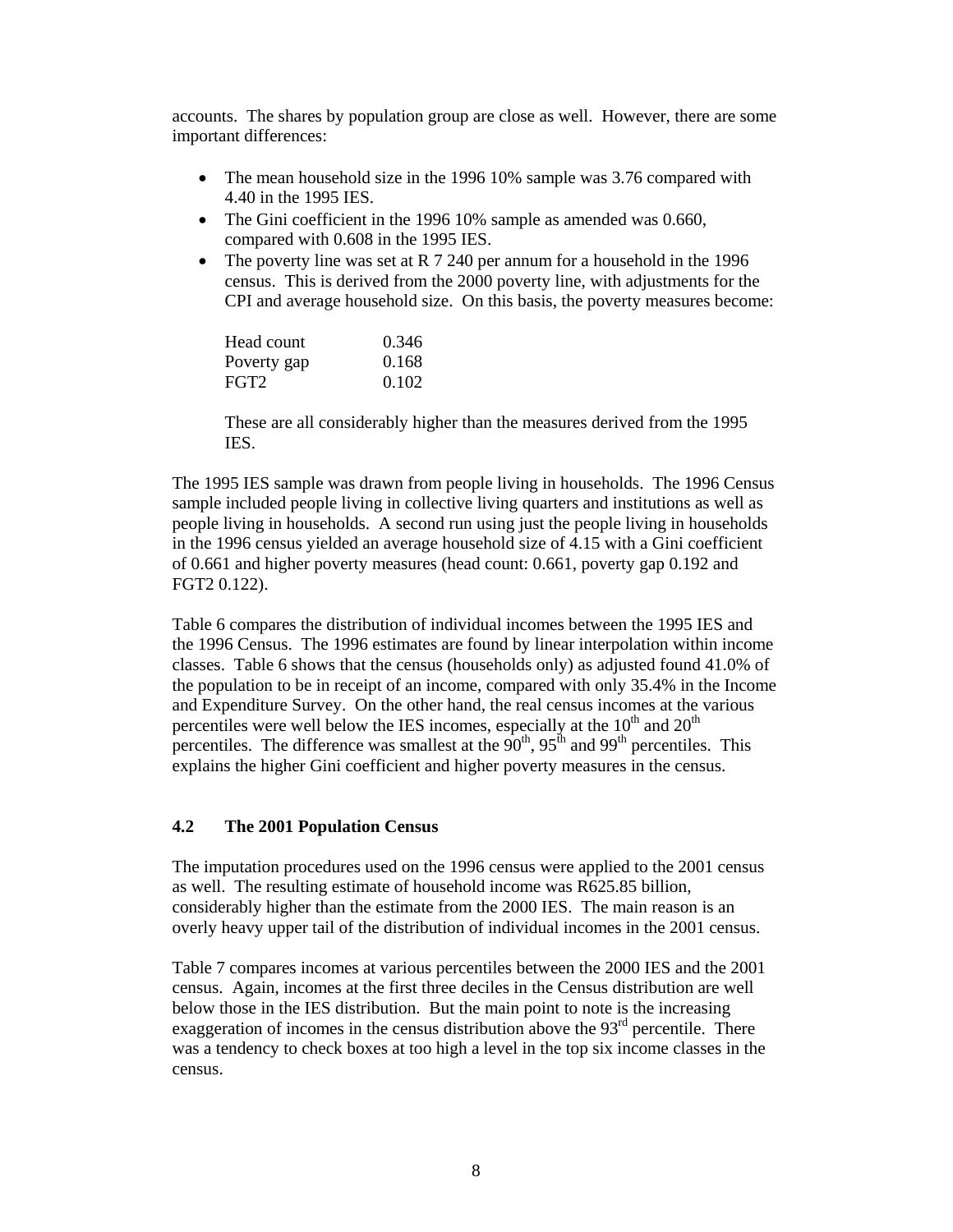Accordingly, individual incomes in the top six classes were re-arranged to reproduce the upper tail of the 2000 IES, with an adjustment of incomes for the time difference. This was achieved by moving an appropriate proportion of incomes down an income class, starting from the top. After this adjustment, aggregate household income fell to R 576.79 billion, distributed across the population groups as follows:

|              | R billion | Share  |
|--------------|-----------|--------|
| Africans     | 243.09    | 43.8%  |
| Coloureds    | 47.84     | 8.4%   |
| Asians       | 27.31     | 4.9%   |
| Whites       | 236.83    | 42.7%  |
| <b>TOTAL</b> | 555.07    | 100.0% |

The shares by population group are higher for Africans and lower for everyone else when the 2001 census is compared with the 2000 IES.

The Gini coefficient for the distribution of household incomes in the 2001 Census is 0.692, higher than the 0.669 found by the 2000 IES. The poverty line after adjustment for the CPI and household size is R 10 189 per annum and the poverty measures are:

| Headcount        | 0.365 |
|------------------|-------|
| Poverty gap      | 0.156 |
| FGT <sub>2</sub> | 0.083 |

The headcount measure is higher than in the 2000 IES, the poverty gap measure is the same, and the FGT2 measure is lower.

## **5 Conclusion**

The Gini coefficient rose from 0.608 to 0.669 between the 1995 and the 2000 IES, as adjusted. It rose from 0.660 to 0.692 between the 1996 and the 2001 censuses, as adjusted. At the bottom of the distribution, there is evidence of better correspondence between the 2001 census and the 2000 IES than between the 1996 census and the 1995 IES. Incomes at the bottom end of the distribution were more understated in 1996 than in 2001. This introduces an upward bias in the Gini coefficient obtained from the 1996 census. The conclusion is clear: All the evidence we have, suitably interpreted, indicates that inequality, as measured by the Gini coefficient, increased by a substantial margin between 1995 and 2001.

The evidence on poverty based on a fixed real poverty line per capita is more mixed (R 9 600 per year in 2000 for the average household size of 3.87 persons), since real per capita household income increased over the period. Comparison of four poverty measures between the 1995 and 2000 IES show a clear increase. Comparison of poverty measures between the 1996 and 2001 censuses show a mixed picture. However, in the light of the finding the low incomes were more understated in the 1996 census than in the 2001 census, the 1996 census poverty measures are upwardly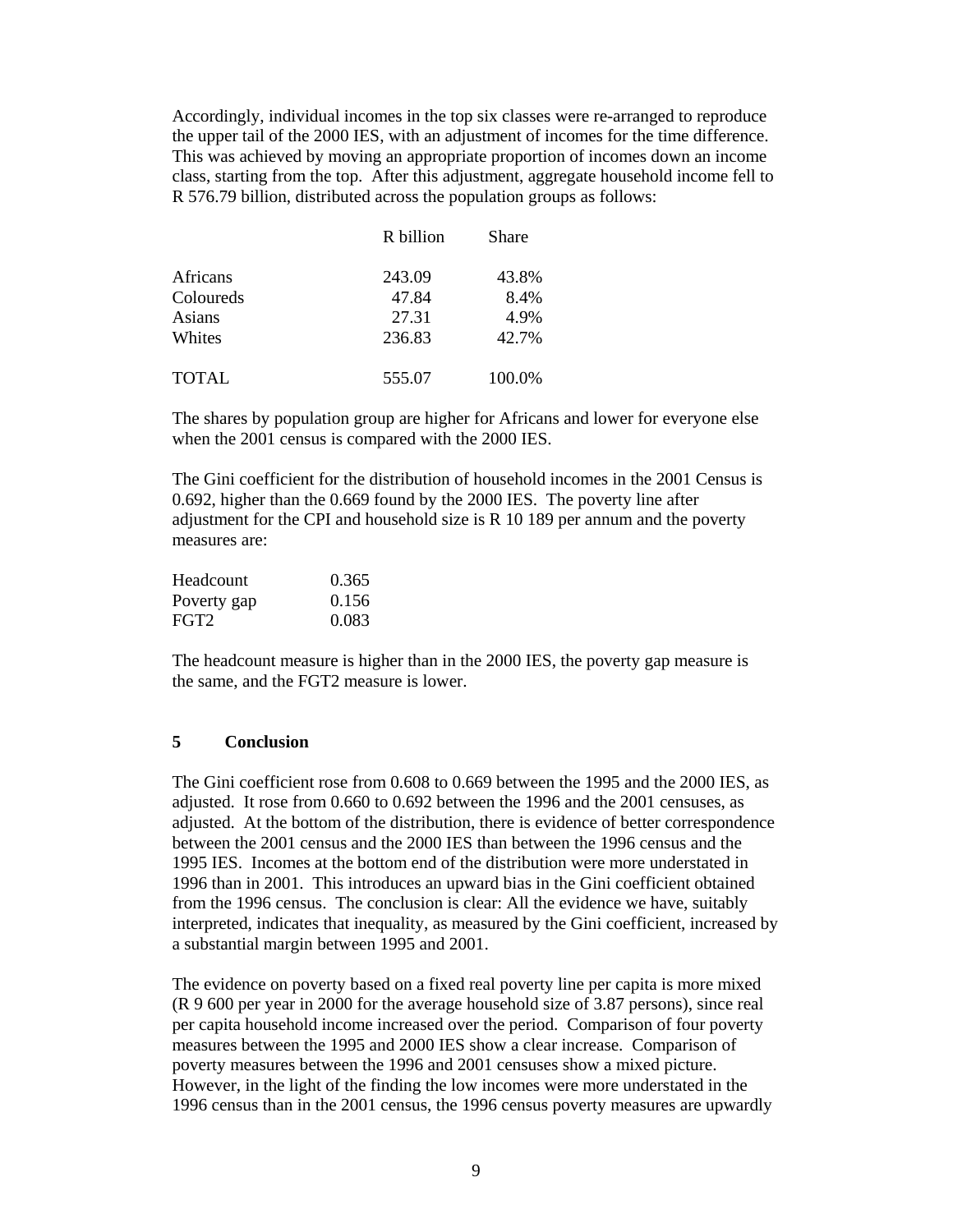biased, and so the increase between 1996 and 2001 is downwardly biased. On balance, it is likely that poverty has worsened as well.

Tables: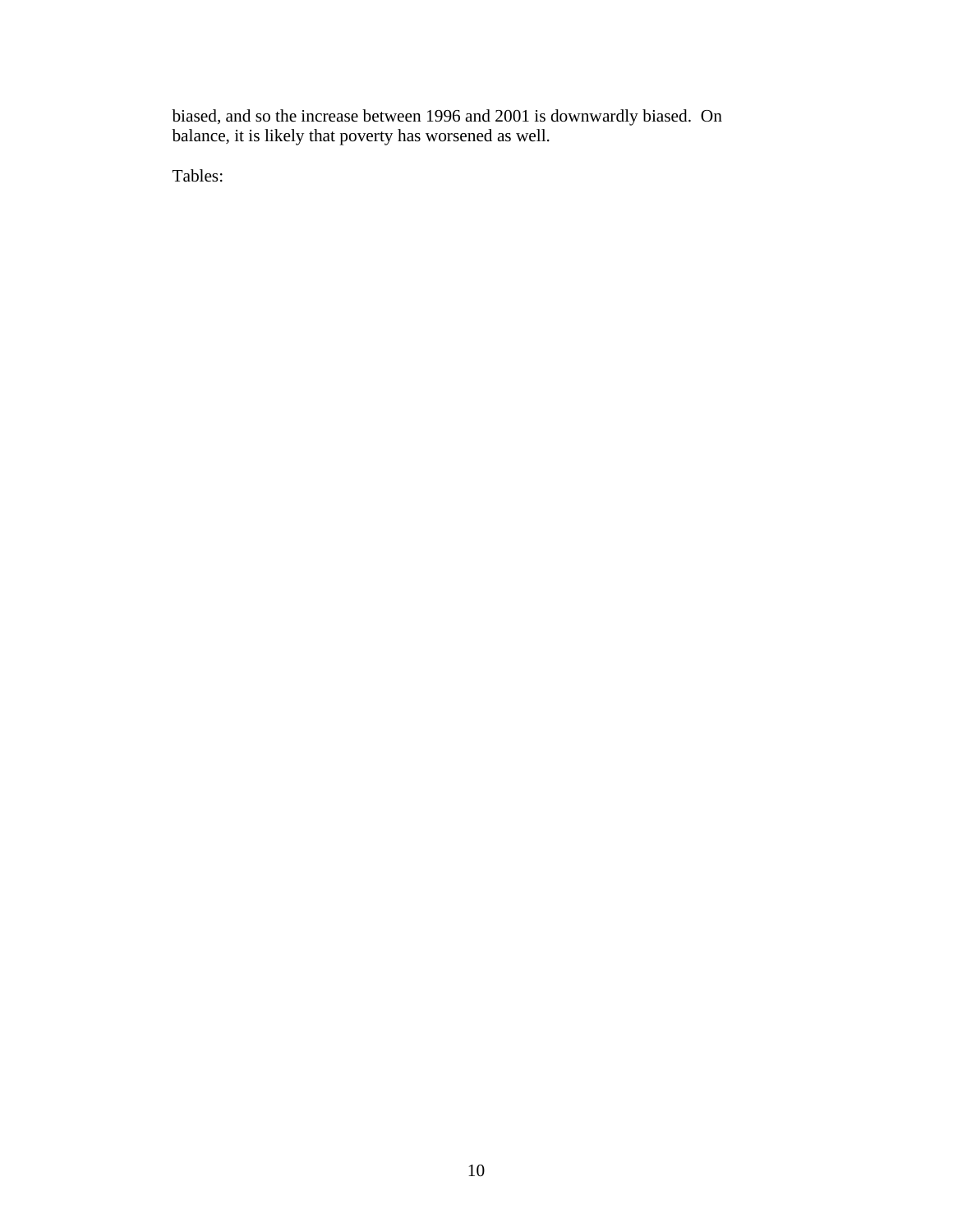#### **Table 1 - Current income of households**

R millions

|                                         | 1994   | 1995   | 1996   | 1997   | 1998   | 1999    | 2000   | 2001   |
|-----------------------------------------|--------|--------|--------|--------|--------|---------|--------|--------|
| Compensation of employees               | 240416 | 272916 | 306225 | 338152 | 370454 | 395421  | 421168 | 453943 |
| Income from property                    | 94052  | 110433 | 121666 | 142160 | 148752 | 165799  | 193703 | 223429 |
| Current transfers from government       | 17357  | 18452  | 24203  | 27145  | 29032  | 32285   | 35870  | 38311  |
| Current transfers from businesses       | 305    | 400    | 449    | 503    | 588    | 634     | 674    | 705    |
| Transfers from the rest of the world    | 83     | 110    | 105    | 155    | 190    | 231     | 260    | 292    |
| <b>Current income</b>                   | 352213 | 402311 | 452648 | 508115 | 549016 | 594370  | 651675 | 716680 |
| Less employers contribution to funds    | 24042  | 27292  | 30623  | 33815  | 37045  | 39542   | 42117  | 45394  |
| Less imputed rent                       | 6693   | 7624   | 8624   | 9645   | 10668  | 11624   | 12491  | 13694  |
| Current comparable income               | 321478 | 367396 | 413402 | 464655 | 501303 | 543204  | 597067 | 657592 |
| Consumer price index                    | 66.6   | 72.4   | 77.7   | 84.4   | 90.2   | 94.9    | 100.0  | 105.7  |
| Current comparable income (2000 prices) | 482700 | 507453 | 532048 | 550539 | 555768 | 572396  | 597067 | 622130 |
| Growth                                  |        | 5.1%   | 4.8%   | 3.5%   | 0.9%   | $3.0\%$ | 4.3%   | 4.2%   |
| Population (million)                    |        | 39.7   |        |        |        |         | 43.8   |        |

Sources: Sources: Reserve Bank Quarterly Bulletin June 2002 South African Statistics 2002 Statistics South Africa demographic model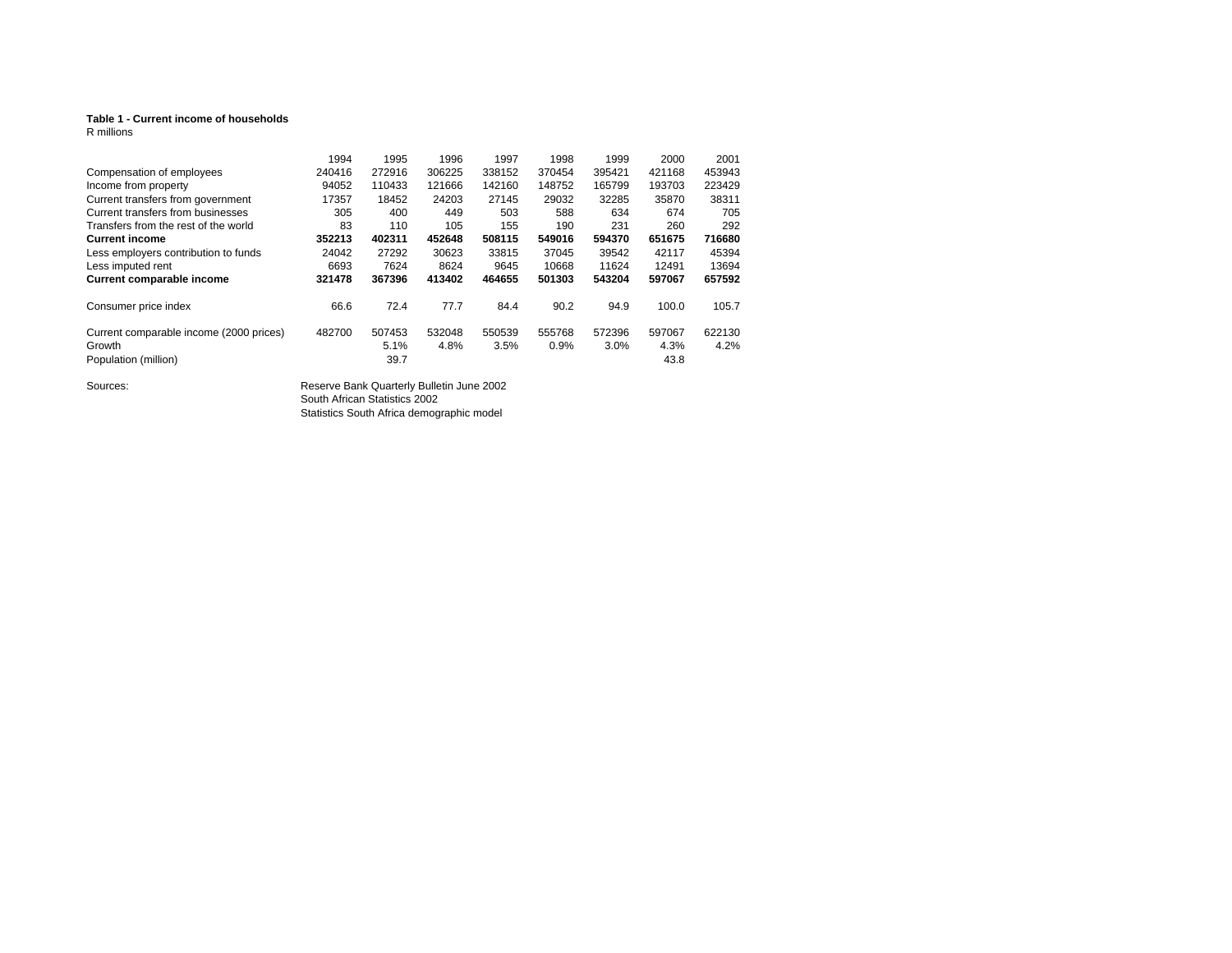#### **Table 2 - Income components, IES 1995 and IES 2000 R billion**

|                        | 1995     |                         |        |         |         | 2000     |                         |        |         |         |                      |                         |       |
|------------------------|----------|-------------------------|--------|---------|---------|----------|-------------------------|--------|---------|---------|----------------------|-------------------------|-------|
|                        | Africans | <b>Coloureds Asians</b> |        | Whites  | 1995    | Africans | <b>Coloureds Asians</b> |        | Whites  | 2000    | Per cent<br>increase | <b>Revised</b><br>total |       |
| Salary                 | 91.342   | 17.775                  | 9.790  | 85.387  | 204.294 | 135.008  | 31.195                  | 15.101 | 113.476 | 312.768 | 53.1%                |                         |       |
| <b>Bonus</b>           | 1.860    | 0.401                   | 0.257  | 1.724   | 4.242   | 3.839    | 0.835                   | 0.618  | 4.461   | 10.786  | 154.3%               |                         |       |
| Commission             | 0.093    | 0.041                   | 0.048  | 0.902   | 1.084   | 0.267    | 0.029                   | 0.094  | 1.008   | 1.792   | 65.3%                |                         |       |
| Part time              | 0.861    | 0.084                   | 0.055  | 0.593   | 1.593   | 1.120    | 0.140                   | 0.075  | 0.982   | 2.393   | 50.2%                |                         |       |
| Profit                 | 12.825   | 1.470                   | 4.262  | 32.554  | 51.111  | 10.629   | 0.687                   | 0.813  | 10.474  | 23.091  | $-54.8%$             | 83.055                  |       |
| Property               | 0.120    | 0.006                   | 0.100  | 0.505   | 0.731   | 0.177    | 0.020                   | 0.000  | 1.416   | 1.697   | 132.1%               | 1.697                   |       |
| Other                  |          |                         |        |         |         | 0.382    | 0.062                   | 0.091  | 0.446   | 1.106   |                      | 1.106                   |       |
| Royalty                | 0.032    | 0.000                   | 0.004  | 0.038   | 0.074   | 0.165    | 0.005                   | 0.000  | 0.059   | 0.280   | 278.4%               | 0.280                   |       |
| Interest               | 0.358    | 0.050                   | 0.086  | 2.263   | 2.757   | 0.476    | 0.047                   | 0.051  | 1.261   | 2.111   | $-23.4%$             | 2.111                   |       |
| <b>Dividends</b>       | 0.101    | 0.005                   | 0.034  | 0.857   | 0.997   | 0.135    | 0.070                   | 0.154  | 0.727   | 1.096   | 9.9%                 | 1.096                   |       |
| Pension                | 2.250    | 0.563                   | 0.276  | 9.573   | 12.662  | 1.998    | 0.824                   | 0.283  | 7.543   | 12.421  | $-1.9%$              | 20.576                  |       |
| Annuity                | 0.144    | 0.021                   | 0.004  | 0.755   | 0.924   | 0.316    | 0.048                   | 0.074  | 1.907   | 2.949   | 219.2%               | 2.949                   |       |
| State old age pension  | 9.108    | 0.927                   | 0.195  | 1.189   | 11.419  | 11.894   | 1.182                   | 0.553  | 2.338   | 16.946  | 48.4%                |                         |       |
| Disability grant       | 1.110    | 0.418                   | 0.070  | 0.188   | 1.786   | 2.001    | 0.566                   | 0.145  | 0.373   | 3.170   | 77.5%                |                         |       |
| Family grant           | 0.630    | 0.213                   | 0.058  | 0.091   | 0.992   | 0.845    | 0.231                   | 0.066  | 0.309   | 1.583   | 59.6%                |                         |       |
| Workmen's Compensation | 0.260    | 0.025                   | 0.021  | 0.095   | 0.401   | 0.974    | 0.108                   | 0.049  | 0.632   | 1.820   | 353.9%               |                         |       |
| Alimony                | 0.927    | 0.149                   | 0.030  | 0.382   | 1.488   | 2.004    | 0.253                   | 0.117  | 0.490   | 3.057   | 105.4%               |                         |       |
| Allowance              | 5.068    | 0.204                   | 0.114  | 0.439   | 5.825   | 9.526    | 0.493                   | 0.232  | 1.398   | 12.126  | 108.2%               |                         |       |
| Total                  | 127.089  | 22.352                  | 15.404 | 137.535 | 302.380 | 181.756  | 36.795                  | 18.516 | 149.300 | 411.192 | 36.0%                |                         |       |
| Earnings               | 94.156   | 18.301                  | 10.150 | 88.606  | 211.213 | 140.234  | 32.199                  | 15.888 | 119.927 | 327.739 | 55.2%                | 327.739                 | 55.2% |
| Property               | 15.830   | 2.115                   | 4.766  | 46.545  | 69.256  | 14.278   | 1.763                   | 1.466  | 23.833  | 44.751  | $-35.4%$             | 112.870                 | 63.0% |
| Transfers              | 11.108   | 1.583                   | 0.344  | 1.563   | 14.598  | 15.714   | 2.087                   | 0.813  | 3.652   | 23.519  | 61.1%                | 23.519                  | 61.1% |
| Sub-total              | 121.094  | 21.999                  | 15.260 | 136.714 | 295.067 | 170.226  | 36.049                  | 18.167 | 147.412 | 396.009 | 34.2%                | 464.128                 | 57.3% |

#### **Table 3 - Poverty lines 1995 and 2000**

|                                                | 1995  | 2000  |
|------------------------------------------------|-------|-------|
| Poverty line for average household size (2000) | 7904  | 9600  |
| CPI                                            | 72.4  | 100.0 |
| Average household size                         | 4.402 | 3.871 |
| Average OECD adult equivalents                 | 3.096 | 2.758 |
| Average EU adult equivalents                   | 2.416 | 2.184 |
| OECD poverty line per adult equivalent         | 2553  | 3481  |
| EU poverty line per adult equivalent           | 3271  | 4396  |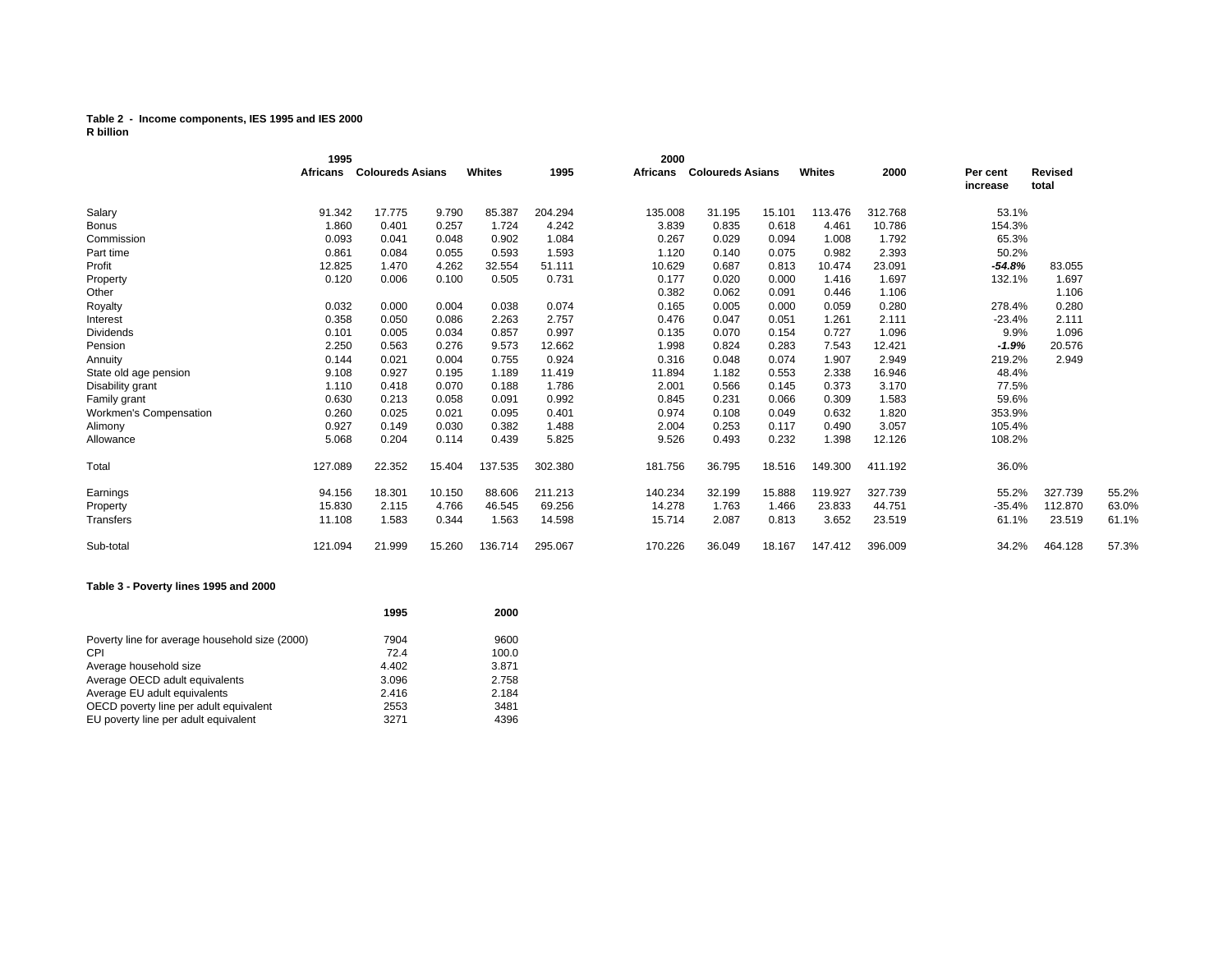#### **Table 4 - Poverty measures from the 1995 and 2000 IESs**

|                                  | 1995  | 2000  |
|----------------------------------|-------|-------|
|                                  |       |       |
| Income per household             |       |       |
| Headcount ratio                  | 0.293 | 0.338 |
| Poverty gap ratio                | 0.134 | 0.156 |
| FGT 2 measure                    | 0.080 | 0.099 |
| Sen measure                      | 0.176 | 0.210 |
| Income per OECD adult equivalent |       |       |
| Headcount ratio                  | 0.337 | 0.380 |
| Poverty gap ratio                | 0.155 | 0.181 |
| FGT 2 measure                    | 0.095 | 0.115 |
| Sen measure                      | 0.206 | 0.241 |
| Income per EU adult equivalent   |       |       |
| Headcount ratio                  | 0.320 | 0.360 |
| Poverty gap ratio                | 0.146 | 0.168 |
| FGT 2 measure                    | 0.089 | 0.106 |
| Sen measure                      | 0.194 | 0.225 |

**Table 5 - Headcount measures of poverty by province, 1995 and 2000**

|                     | 1995  | 2000  | 2000<br>95% confidence interval |       |       |
|---------------------|-------|-------|---------------------------------|-------|-------|
| Eastern Cape        | 0.452 | 0.527 | Up                              | 0.500 | 0.553 |
| <b>Free State</b>   | 0.494 | 0.409 | Down                            | 0.369 | 0.449 |
| Gauteng             | 0.109 | 0.201 | Up                              | 0.182 | 0.219 |
| KwaZulu-Natal       | 0.247 | 0.353 | Up                              | 0.328 | 0.377 |
| Limpopo             | 0.436 | 0.515 | Up                              | 0.492 | 0.539 |
| Mpumalanga          | 0.270 | 0.366 | Up                              | 0.332 | 0.400 |
| Northern Cape       | 0.402 | 0.346 | Down                            | 0.297 | 0.395 |
| North West          | 0.406 | 0.354 | Down                            | 0.324 | 0.385 |
| <b>Western Cape</b> | 0.130 | 0.125 | Same                            | 0.111 | 0.146 |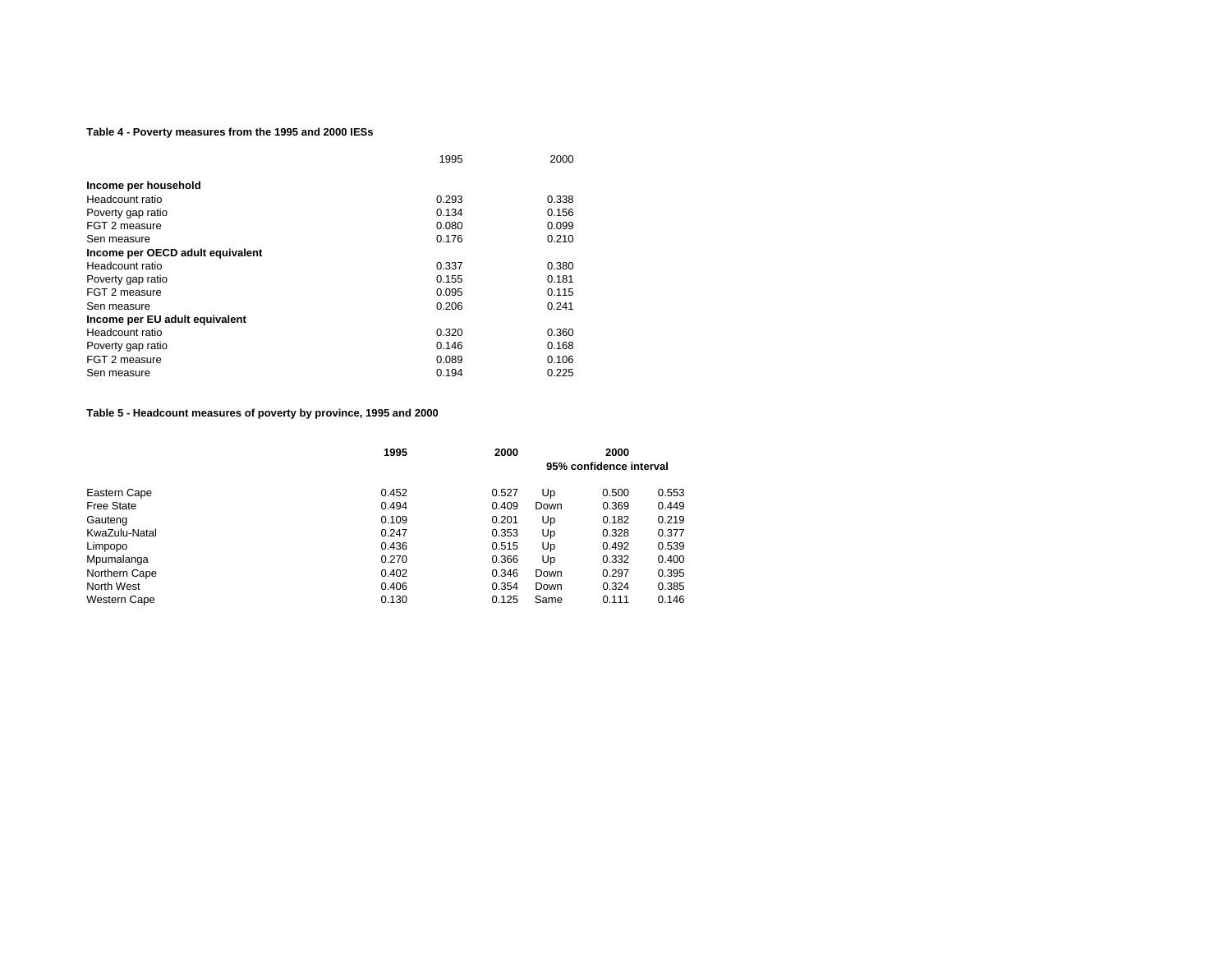#### **Table 6 - Income sizes and percentages of people receiving income**

|                             | <b>IES 95</b> | <b>Census 96</b> | Census/IES* |
|-----------------------------|---------------|------------------|-------------|
| Percentage of people        |               |                  |             |
| in receipt of an income     | 35.4          | 43.0             |             |
| Individual income level at: |               |                  |             |
| (Rand per annum)            |               |                  |             |
| 10th percentile             | 2725          | 2104             | 69%         |
| 20th percentile             | 4720          | 3495             | 66%         |
| 30th percentile             | 4920          | 4769             | 86%         |
| 40th percentile             | 6240          | 6072             | 86%         |
| 50th percentile             | 9840          | 9689             | 88%         |
| 60th percentile             | 14400         | 13528            | 84%         |
| 70th percentile             | 19200         | 17867            | 83%         |
| 80th percentile             | 30000         | 28054            | 83%         |
| 90th percentile             | 48000         | 48534            | 90%         |
| 95th percentile             | 70873         | 68619            | 86%         |
| 99th percentile             | 150000        | 164183           | 97%         |

\* Includes an adjustment for the difference in date

#### **Table 7 - Individual income levels at various percentiles, IES 2000 and Census 2001**

|    | <b>IES 2000</b>                          | Census 2001 | Census/IES* |  |  |
|----|------------------------------------------|-------------|-------------|--|--|
|    | 0.387                                    | 0.440       |             |  |  |
|    | Individual income level (Rand per annum) |             |             |  |  |
| 10 | 2495                                     | 2103        | 77%         |  |  |
| 20 | 4450                                     | 4206        | 86%         |  |  |
| 30 | 6357                                     | 5882        | 84%         |  |  |
| 40 | 6866                                     | 7390        | 98%         |  |  |
| 50 | 8476                                     | 8897        | 95%         |  |  |
| 60 | 12714                                    | 12491       | 89%         |  |  |
| 70 | 19071                                    | 17909       | 85%         |  |  |
| 80 | 29420                                    | 31018       | 96%         |  |  |
| 90 | 54670                                    | 62896       | 104%        |  |  |
| 95 | 83167                                    | 112838      | 123%        |  |  |
| 99 | 204418                                   | 331084      | 147%        |  |  |
|    |                                          |             |             |  |  |

\* Includes an adjustment for the difference in date